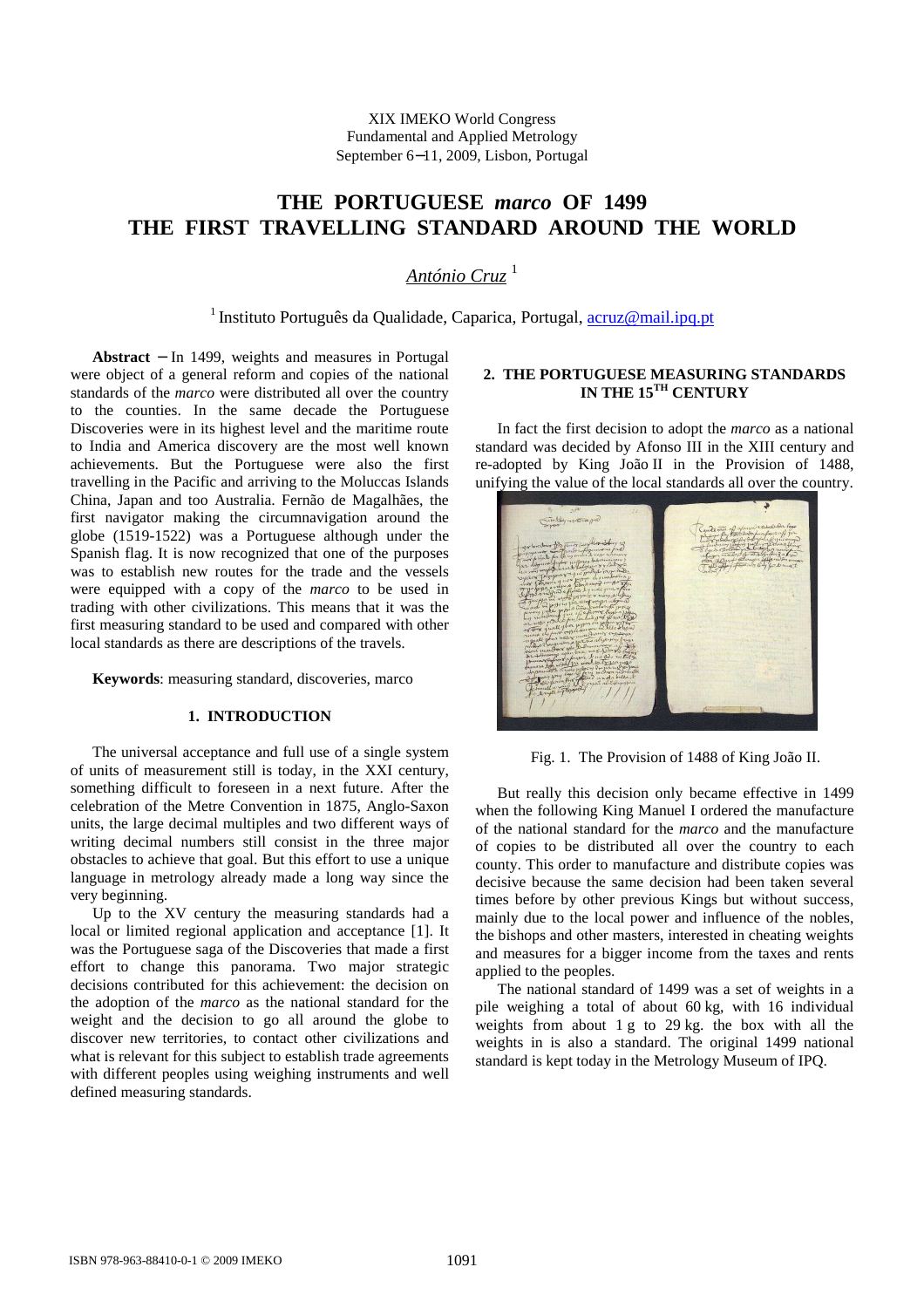

Fig. 2. The *marco* of King Manuel I.

The value of the *marco* was about 229 g and in the following table are the relations and the metric equivalences for some of the submultiples and multiples, as measured recently:

|  | Table 1. The metric equivalence of the <i>marco</i> collection |  |
|--|----------------------------------------------------------------|--|
|  |                                                                |  |

| Name      | Relation     |
|-----------|--------------|
| Escrópulo | $1/3$ oitava |
| Oitava    | $1/8$ onça   |
| Onça      | $1/8$ marco  |
| Marco     | 229g         |
| Arrátel   | 2 marcos     |
| Arroba    | 32 arráteis  |
| Ouintal   | 4 arrobas    |

#### **3. THE MAJOR ACHIEVEMENTS OF THE PORTUGUESE DISCOVERIES**

The second strategic decision was a royal national mission, taken by successive Kings and adopted with enthusiasm by the Portuguese, to leave their small and poor territory and go all over the world spreading their faith and establishing commercial and cultural relations. It is now almost admitted by all, after documented research work that America, Australia, Japan and other territories and nations were firstly touched by the Portuguese. There are descriptions and maps of these travels and the relations then established with other peoples are the best evidence of this missions and in some cases describe the differences found in other local measurement standards and instruments.

In fact it is now admitted by independent researchers that the Portuguese travelled first than others all around the globe. Mostly are well known of everybody but others that result from recent researches deserve a special reference as: the arrival of Corte Real to Terra Nova in 1471, the fact that Cristovão Colon who discover the Caribean islands and America in 1492 was Portuguese [2], Cristovão de Mendonça the first arriving to Australia in 1522 [3].

These achievements were not a success by hazard but were the result of clear strategy established many years before in the fourteen century. The plantation of a large forest of pine trees (in the reign of King Dinis, 1261-1325)

after used to supply a shipbuilding industry to built up the fleet, a school to train the captains and masters in the navigation techniques, the development of navigation instruments, a centre on cartography and the centralization in the sphere of the King of the definition, achievements and plans of the discoveries under a strong secrecy. D. Henrique (1394-1460) brother of King João I (1357-1433) was the strategist in this early period and founder of the navigation school of Sagres.

The most important travels that can support this vision in a period of about one hundred years are in the next table

| Year      | Place/Navigator                             |
|-----------|---------------------------------------------|
| 1419      | Madeira Island, João Gonçalves Zarco        |
| 1427-1452 | Azores Islands, several                     |
| 1445      | Cabo Verde Islands, Dinis Dias              |
| 1472      | Terra Nova/Canada, Corte Real               |
| 1474      | S. Tomé Islands (Equator), João de Santarém |
| 1487      | Cape/South Africa, Bartolomeu Dias          |
| 1492      | Cuba, America, Cristóvão Colon              |
| 1498      | India, Vasco da Gama                        |
| 1500      | Brasil, Alvares Cabral                      |
| 1506      | Ceylon, Lourenço de Almeida                 |
| 1512      | Timor, Rui Brito                            |
| 1514      | China, Jorge Álvares                        |
| 1522      | Australia/new Zeland, Cristóvão de Mendonça |
| 1524      | California, Rodrigues Cabrilho              |
| 1542      | Japan, Francisco Zeimoto and others         |

# **4. THE RECENT DISCOVER OF A COPY OF THE PORTUGUESE** *marco* **IN NAMIBIA**

In the recent discover of a large Portuguese vessel shrunk in the first part of XVI century at the shore of Namibia, a copy of the national standard of King Manuel I was found intact. The excavations didn't finished yet but this is one of the best proofs one could present of those national commitments. The fleet vessels were provided with a sample of these standards to be used all over the trading acts whatever their destiny and purposes were. The found copy is a regular pile set as can be observed on the following photos.



Fig. 3. The *marco* found in Namibia in the hands of the anthropologist in the exact place of the excavations.